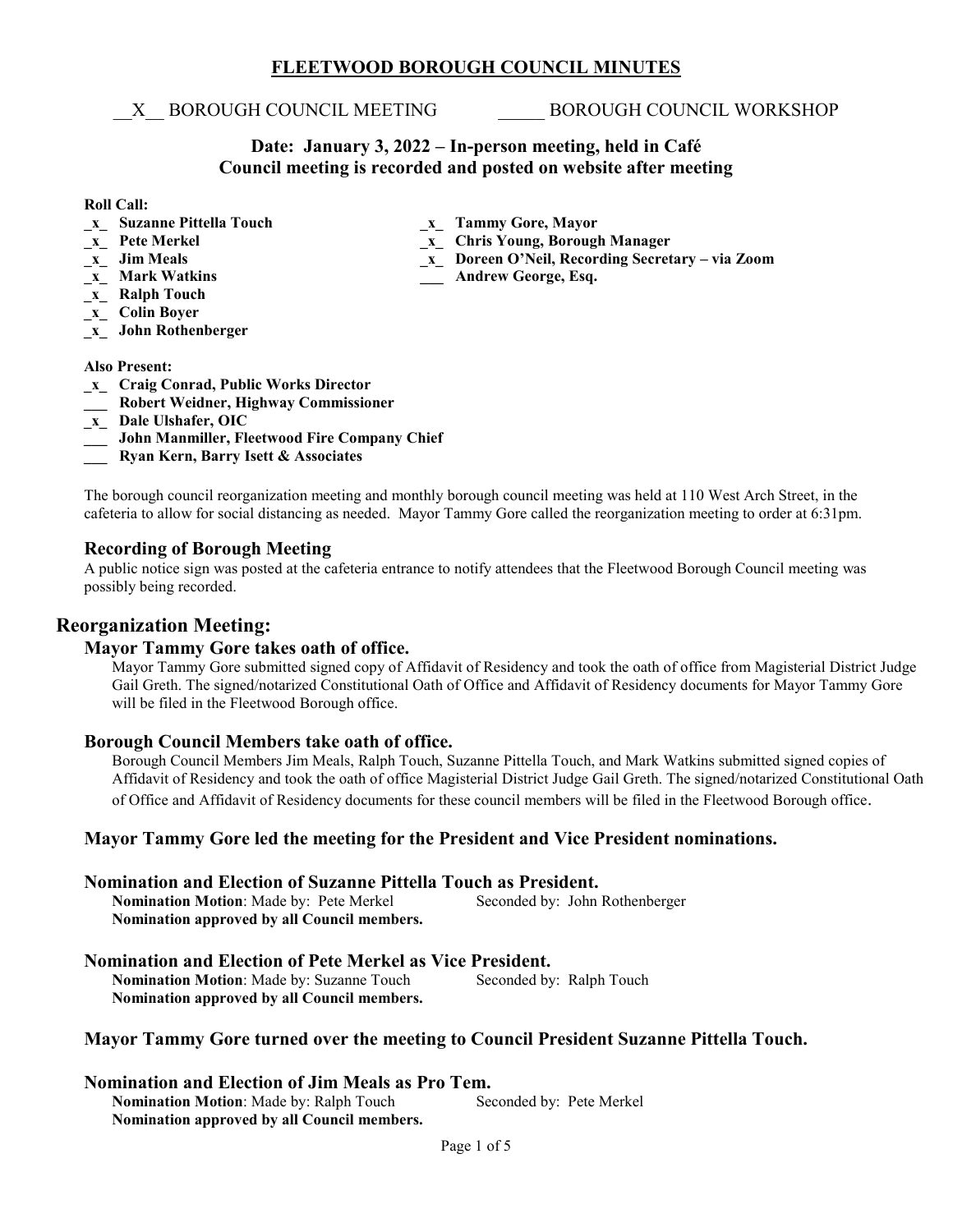|                                                                        | Motion to appoint George Ayrton, Dennis Wanner, and Mike Fella to the Authority.                                                                  |
|------------------------------------------------------------------------|---------------------------------------------------------------------------------------------------------------------------------------------------|
| It was stated that Larry O'Neil has resigned from the Authority.       |                                                                                                                                                   |
| Made by: Pete Merkel                                                   | Seconded by: John Rothenberger                                                                                                                    |
| X Motion Carried                                                       | Motion Failed                                                                                                                                     |
|                                                                        | <b>Motion to appoint Dennis Wanner to the Zoning Hearing Board.</b>                                                                               |
| Made by: Ralph Touch                                                   | Seconded by: Jim Meals                                                                                                                            |
| X Motion Carried                                                       | Motion Failed                                                                                                                                     |
|                                                                        | Motion to appoint Chris Young to the Fleetwood Recreation Board.                                                                                  |
| Made by: Ralph Touch                                                   | Seconded by: Mark Watkins                                                                                                                         |
| Suzanne Touch - Abstained                                              |                                                                                                                                                   |
| X Motion Carried                                                       | Motion Failed                                                                                                                                     |
|                                                                        | <b>Motion to appoint Russell Anderson Fleetwood Planning Commission.</b>                                                                          |
| Made by: Jim Meals                                                     | Seconded by: Ralph Touch                                                                                                                          |
| X Motion Carried                                                       | Motion Failed                                                                                                                                     |
| the 2022 BIA fee schedule.<br>Made by: Ralph Touch<br>X Motion Carried | Motion to appoint Barry Isett & Associates, Inc. as the Fleetwood Borough Engineers and approve<br>Seconded by: Jim Meals<br><b>Motion Failed</b> |
|                                                                        | <b>Motion to appoint Arro Consulting as the Fleetwood Borough Water/Sewer Engineers.</b>                                                          |
| Made by: Pete Merkel                                                   | Seconded by: John Rothenberger                                                                                                                    |
| X Motion Carried                                                       | Motion Failed                                                                                                                                     |
|                                                                        | Motion to appoint Kozloff Stoudt Attorneys as the Fleetwood Borough Solicitor.                                                                    |
| Made by: Ralph Touch                                                   | Seconded by: Mark Watkins                                                                                                                         |
| $X_$ Motion Carried                                                    | Motion Failed                                                                                                                                     |
|                                                                        | Motion to appoint Herbein & Company, Inc. as the Fleetwood Borough Auditor.                                                                       |
| Made by: John Rothenberger                                             | Seconded by: Ralph Touch                                                                                                                          |
| X Motion Carried                                                       | Motion Failed                                                                                                                                     |
|                                                                        |                                                                                                                                                   |

# **Borough Council Meeting:**

# **Officer Arndt FOP Recognition**

Mayor Gore recognized and honored officer Arndt for her 2021 Officer of the Year award. The Fraternal Order of Police (FOP) recognized Officer Arndt for her heroic actions on April 16, 2020 when she kicked in a door of a burning residence in the 100 block of East Locust Street, Fleetwood to help a man to safety. Officer Arndt continued to check surrounding houses that were involved in the fire to make sure all residents were out of the homes and safe.

## **Public Safety**

#### **Fleetwood Police Department – New Chief**

Ralph Touch stated that following a the interview process for a new police chief, the Public Safety committee would like to nominate Dale Ulshafer (currently Officer in Charge) for the new police chief position.

Mayor Gore thanked Dale Ulshafer for stepping up as Officer in Charge. Mayor Gore presented Chief Ulshafer with a new badge. Chief Ulshafer thanked everyone for their support.

Motion to hire Dale Ulshafer as the new police chief.

| <b>Made by: Ralph Touch</b> | <b>Seconded by: Colin Boyer</b> |
|-----------------------------|---------------------------------|
| <b>Motion Carried</b>       | <b>Motion Failed</b>            |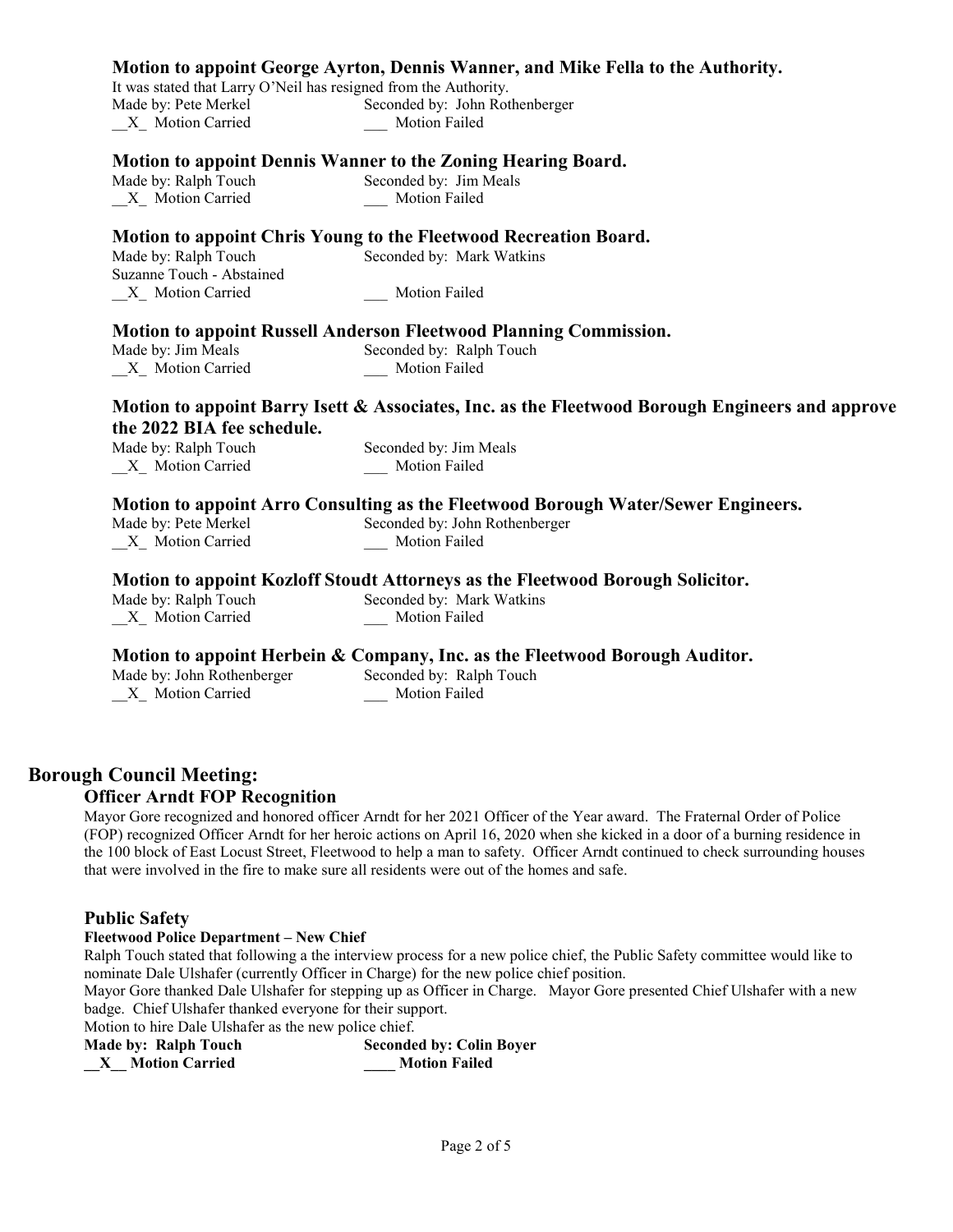**Public Safety (Continued)**

**Fleetwood Police Chief Contract**

Motion to adopt the proposed Fleetwood Police Chief contract pending review by Chief Dale Ulshafer.

**Made by: Ralph Touch Seconded by: Colin Boyer**

**\_\_X\_\_ Motion Carried \_\_\_\_ Motion Failed**

#### **Cooperative Police Service Agreement**

Ralph Touch mentioned that we did not have a mutual aid agreement in place between our community police officers and other borough/township. This new mutual aid agreement allows for a neighboring borough/township to step in and take over if the Fleetwood Police are unable to respond due to staff limitations such as medical issues or other significant issues that prevent adequate police coverage in the community.

Colin Boyer recommended sending a copy of this agreement to Judge Gail Greth as reference. Chris Young mentioned that Berks DES would also receive a copy of the agreement; they would be the ones to coordinate if needed.

Motion to ratify the mutual aid Cooperative Police Service Agreement between the Fleetwood Police Department and Northern Berks Regional Police department.

| Made by: Ralph Touch  | <b>Seconded by: Colin Boyer</b> |
|-----------------------|---------------------------------|
| <b>Motion Carried</b> | <b>Motion Failed</b>            |

#### **Part-Time Police Officers**

Ralph Touch mentioned that Chief Ulshafer has two recommendations for part-time officers. Chief Ulshafer stated that he is seeking approval from Council to hire the two part-time officers pending results of their background checks. He does not foresee any issues, they are active police officers in other areas. Chief Ulshafer stated he is attempting to build-up the parttime officer resources.

Motion to hire officers Matthew Cataudella and Jonathan Troyer as part-time police officers pending results of their background checks.

**Made by: Ralph Touch Seconded by: Colin Boyer \_\_X\_\_ Motion Carried \_\_\_\_ Motion Failed**

# **Barry Isett & Associates (BIA)**

#### **BIA Report**

Attendance of a BIA representative is on an as-needed basis for borough council meetings. The BIA Engineer report was emailed to Council members prior to tonight's meeting. If there is a need to have an engineer present at meeting, Chris Young should be notified to schedule them to be in attendance.

**Guests:** None.

## **Executive Session**

Council went into executive session at 7:01pm for discussion regarding litigation. Craig Conrad attended the executive session and Chris Young distributed document from Andy George, Esq. Recording was stopped. Council returned from executive session at 7:32pm. The public borough council meeting resumed. Recording was started.

# **Legal**

### **EPA Fine**

Ralph Touch reviewed the two fines from EPA. One was a technical violation for reporting, the second was for two events that occurred between 2017 and 2020 where copper discharge into the stream exceeded the technical limit. Ralph stated that both of the issues have been resolved moving forward and processes are in place. Ralph also noted that at no point was the drinking water affected by this.

Motion to authorize Andy George,Esq. to pay a \$15,000 settlement to EPA for a fine that was issued for two separate violations.

**\_\_X\_\_ Motion Carried \_\_\_\_ Motion Failed**

**Made by: Ralph Touch Seconded by: John Rothenberger**<br> **X\_Motion Carried Motion Failed**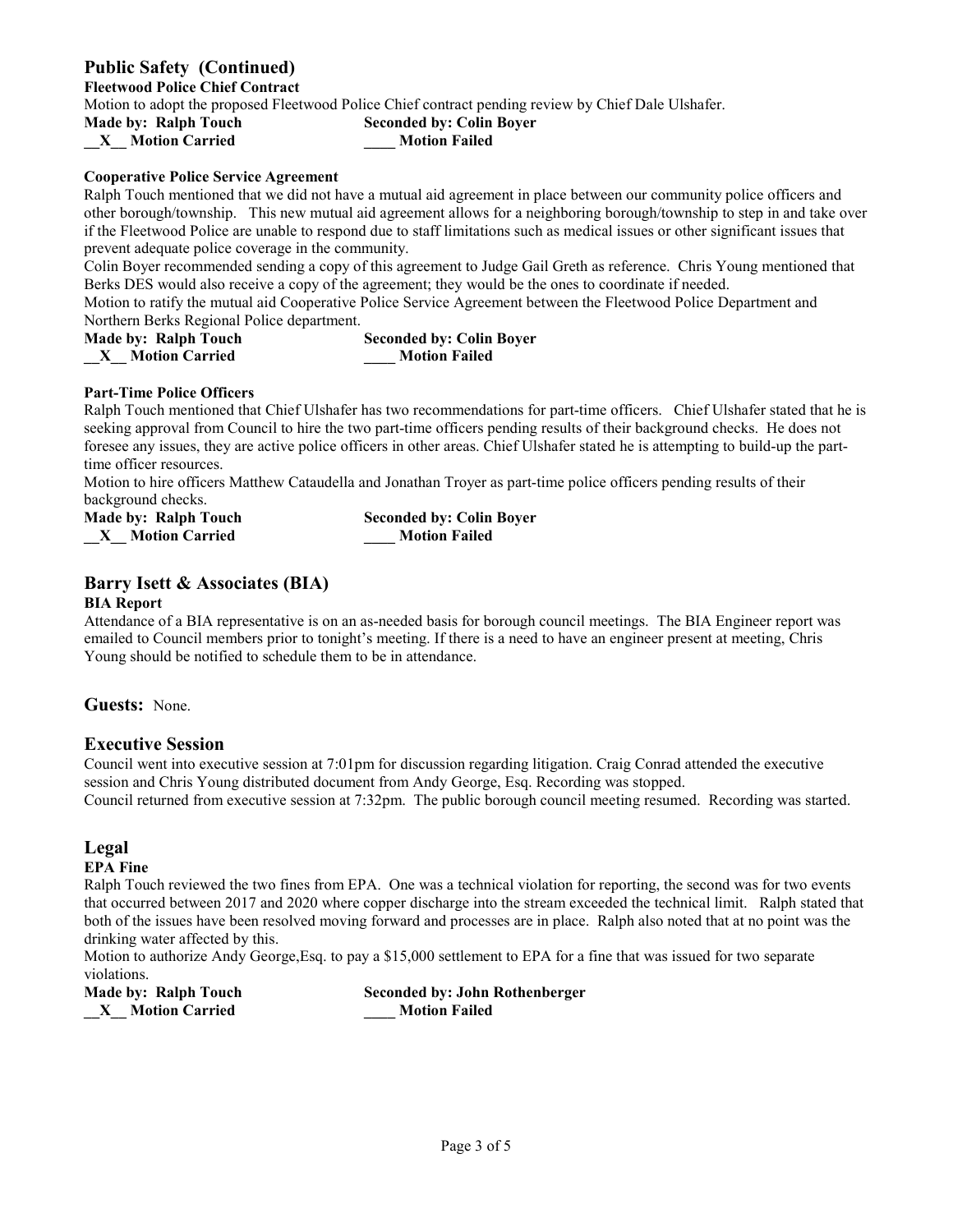# **Park/Pool**

## **Fleetwood Pool Rates for 2022**

Ralph Touch mentioned that the 2022 pool rates will be increased by 8%. Colin Boyer inquired if there would be a cap on 2022 memberships. Ralph stated that there are no membership caps; the cap is based on the number of people allowed in the pool at one time.

Motion to approve and increase the 2022 pool rates by 8%.

| Made by: Ralph Touch  | Seconded by: John 1  |
|-----------------------|----------------------|
| <b>Motion Carried</b> | <b>Motion Failed</b> |

**Seconded by: John Rothenberger** 

# **Park and Community Center Rates for 2023**

Ralph Touch discussed that the rates for the Parks and Community Center will remain the same as 2022 rates. Motion to adopt the Park and Community Center rates at the same rates as 2022.

**Made by: Ralph Touch Seconded by: John Rothenberger**

**\_\_X\_\_ Motion Carried \_\_\_\_ Motion Failed**

# **Water/Sewer**

## **Water Shed/Reservoir**

Pete Merkel mentioned that he and Craig Conrad had met with Larry Lloyd from Berks Nature. Larry set up the forest management plan for the reservoir property. Pete stated that the Water and Sewer committee will be meeting with Larry Lloyd about the reservoir property, land preservation, and deer management plans

# **Borough Managers Report – Chris Young**

## **Grants**

Chris Young discussed that the borough received 3 grants in the last quarter.

- **DCNR Grant**  \$250,000
	- o To be used towards the band shell and bridge
	- o Match is \$250,000
		- The DCED grant amount of \$132,687 can be applied toward the \$250,000 match amount.
- **DCED Grant**  \$132,687
	- o To be used towards the band shell and bridge
	- o Senator Judy Schwank played a large role in us obtaining this grant
	- o Match is \$15,000
- **Growing Greener Grant** \$145,000
	- o To be used for creek restoration
	- o Match is \$7,000

Chris Young mentioned he met with the BIA engineers today and by February council meeting will have better idea of plan for using the DCNR and DCED grants. At this time it looks like we would get a bridge and band shell, but no cover over seating area. Estimated out of pocket for the borough is \$130,000 to \$200,000 depending on the cost of bridge and band shell.

Mayor Gore stated that St. Paul's Lutheran Church took a special donation to support the rebuilding of the band shell and collected \$856. Mayor Gore noted that this shows the support from the community and the importance of having a band shell. Mayor Gore noted that a thank you note was sent to St. Paul's Lutheran Church.

Chris Young stated that the question to Council is if the desire is to have covering over the seating area, there is another DCNR grant coming up by April 2022. Chris noted that when you submit a new grant, the borough is committing to pay the matching funds. There will also be engineering costs for the grant writing.

Motion to allow Chris Young to move forward with preparation and submitting grant application to DCNR by April 2022 which would be for covering over the band shell seating area. .

| Made by: Ralph Touch        | <b>Seconded by: Mark Watkins</b> |
|-----------------------------|----------------------------------|
| <b>Colin Bover: Opposed</b> |                                  |
| <b>Motion Carried</b>       | <b>Motion Failed</b>             |

It was noted that the ARPA funds may be able to be used towards some of the cost, but not toward the grant matching dollars.

Mayor Gore thanked Chris Young and BIA for their grant work and the opportunities the grants have provided. Chris Young mentioned it was also numerous community groups that wrote recommendation letters.